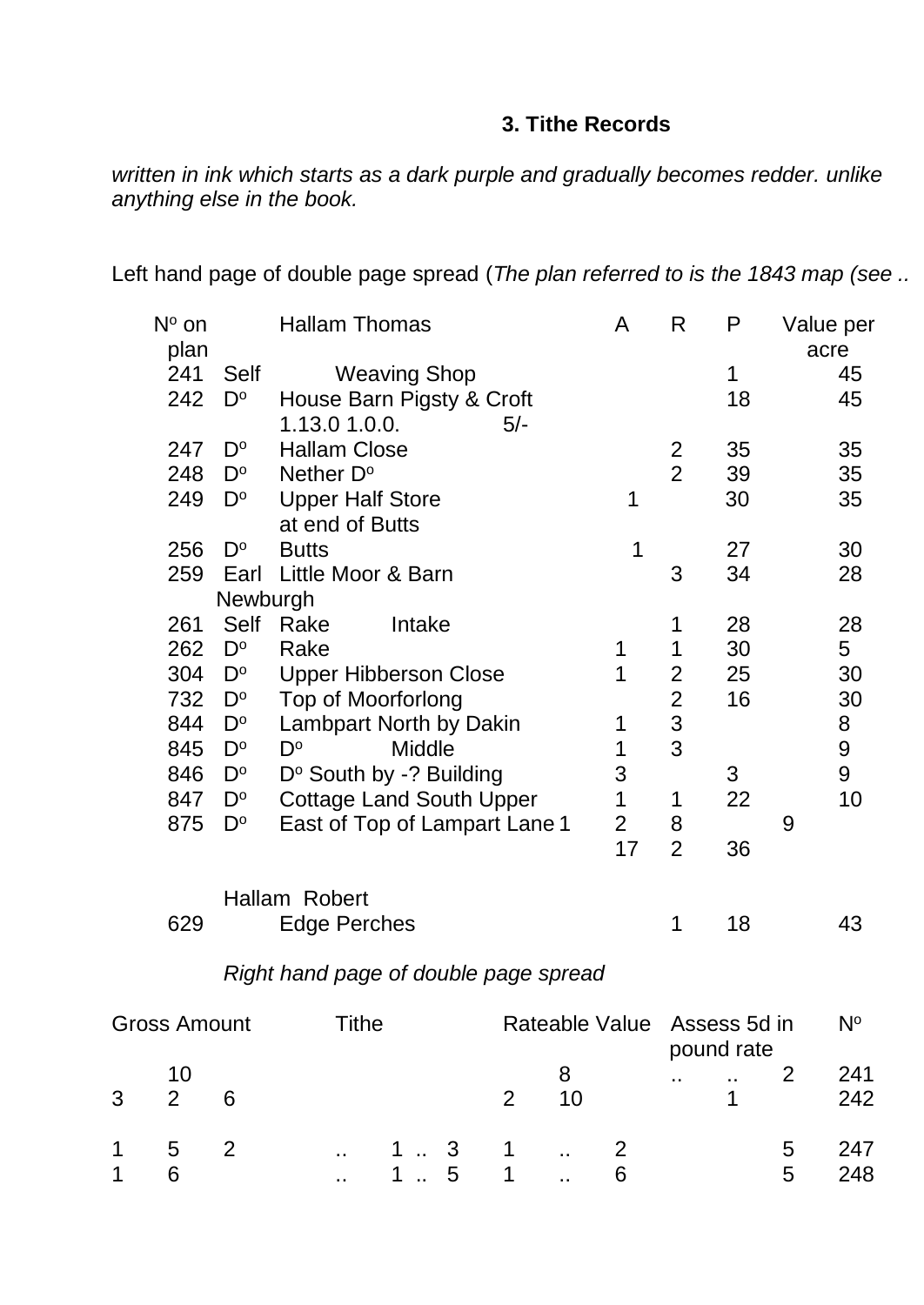|                           | 15                                                                      | 3                      |                                                                                                                                  |                                                   | 11                                                    |              | 12                                                                       |                                           |                     |   | 3                                                                           | 249                                                                |
|---------------------------|-------------------------------------------------------------------------|------------------------|----------------------------------------------------------------------------------------------------------------------------------|---------------------------------------------------|-------------------------------------------------------|--------------|--------------------------------------------------------------------------|-------------------------------------------|---------------------|---|-----------------------------------------------------------------------------|--------------------------------------------------------------------|
| 1<br>1                    | 15<br>17                                                                |                        |                                                                                                                                  | 1<br>$\ddot{\phantom{a}}$                         | 10                                                    | 1<br>1       | 8<br>9                                                                   | 6                                         |                     |   | $\overline{7}$<br>$\overline{7}$                                            | 256<br>259                                                         |
| $\overline{2}$<br>1<br>19 | 12<br>$\overline{7}$<br>9<br>18<br>14<br>15<br>7<br>13<br>14<br>1<br>15 | 8<br>9<br>6<br>10<br>6 |                                                                                                                                  | $\ddot{\phantom{1}}$<br>$\overline{2}$<br>ä.<br>1 | 10<br>6<br>11<br>10<br>10<br>5<br>$\overline{7}$<br>9 | 1<br>1<br>15 | 9<br>5<br>19<br>14<br>11<br>12<br>1<br>10<br>11<br>$3\phantom{.0}$<br>12 | 6<br>6<br>6<br>6<br>6<br>6<br>6<br>8<br>6 | £                   | 6 | $\overline{2}$<br>$\mathbf 1$<br>10<br>4<br>3<br>3<br>6<br>3<br>3<br>4<br>3 | 261<br>262<br>304<br>732<br>844<br>845<br>846<br>847<br>875<br>629 |
|                           |                                                                         |                        | Left hand page of double page spread                                                                                             |                                                   |                                                       |              |                                                                          |                                           |                     |   |                                                                             |                                                                    |
|                           | Hallam John                                                             |                        |                                                                                                                                  |                                                   |                                                       |              | A                                                                        | $\mathsf{R}$                              | P                   |   | Value                                                                       | per acre                                                           |
| 731<br>736<br>730<br>737  | Self<br>$D^{\rm o}$<br>$D^{\circ}$<br>$D^{\circ}$                       |                        | <b>Humphrey Part North</b><br><b>Top Field</b><br><b>Humphrey Part South</b><br><b>Top Field &amp; Cote</b>                      |                                                   |                                                       |              | $\sim$<br>1<br>1                                                         | 2<br>1<br>3<br>1                          | 22<br>34<br>6<br>15 |   | 28<br>26<br>28<br>26                                                        |                                                                    |
| 676<br>677<br>678         |                                                                         |                        | Nether Pipehole<br><b>Middle Field</b><br><b>Upper and Barn</b>                                                                  | lane side                                         |                                                       |              | $\overline{2}$<br>$\overline{2}$<br>$\overline{2}$                       | 1<br>1<br>11                              | 8<br>24<br>12       |   | 19<br>19<br>21                                                              |                                                                    |
| 236<br>270<br>274         |                                                                         |                        | <b>Field at New Nook</b><br>Field In Hungrey lane                                                                                |                                                   |                                                       |              | $\overline{2}$<br>1                                                      | 1<br>1                                    | 37<br>35            |   | 33<br>36                                                                    |                                                                    |
| 676<br>677                |                                                                         |                        | <b>Nether Pipe Hole</b><br><b>Middle Field</b><br><b>Upper Barn</b><br><b>New Nook Lane Side</b><br><b>Field In Hungrey Lane</b> |                                                   |                                                       |              | 1<br>$\overline{2}$<br>$\overline{2}$<br>1                               | 3<br>1<br>0<br>$\overline{2}$             | 30<br>4<br>12<br>5  |   | 19<br>19<br>21<br>33                                                        |                                                                    |
| 244                       |                                                                         |                        | Long Pingle? or Half Acre                                                                                                        |                                                   |                                                       |              |                                                                          | $\overline{2}$                            | 24                  |   | 36                                                                          |                                                                    |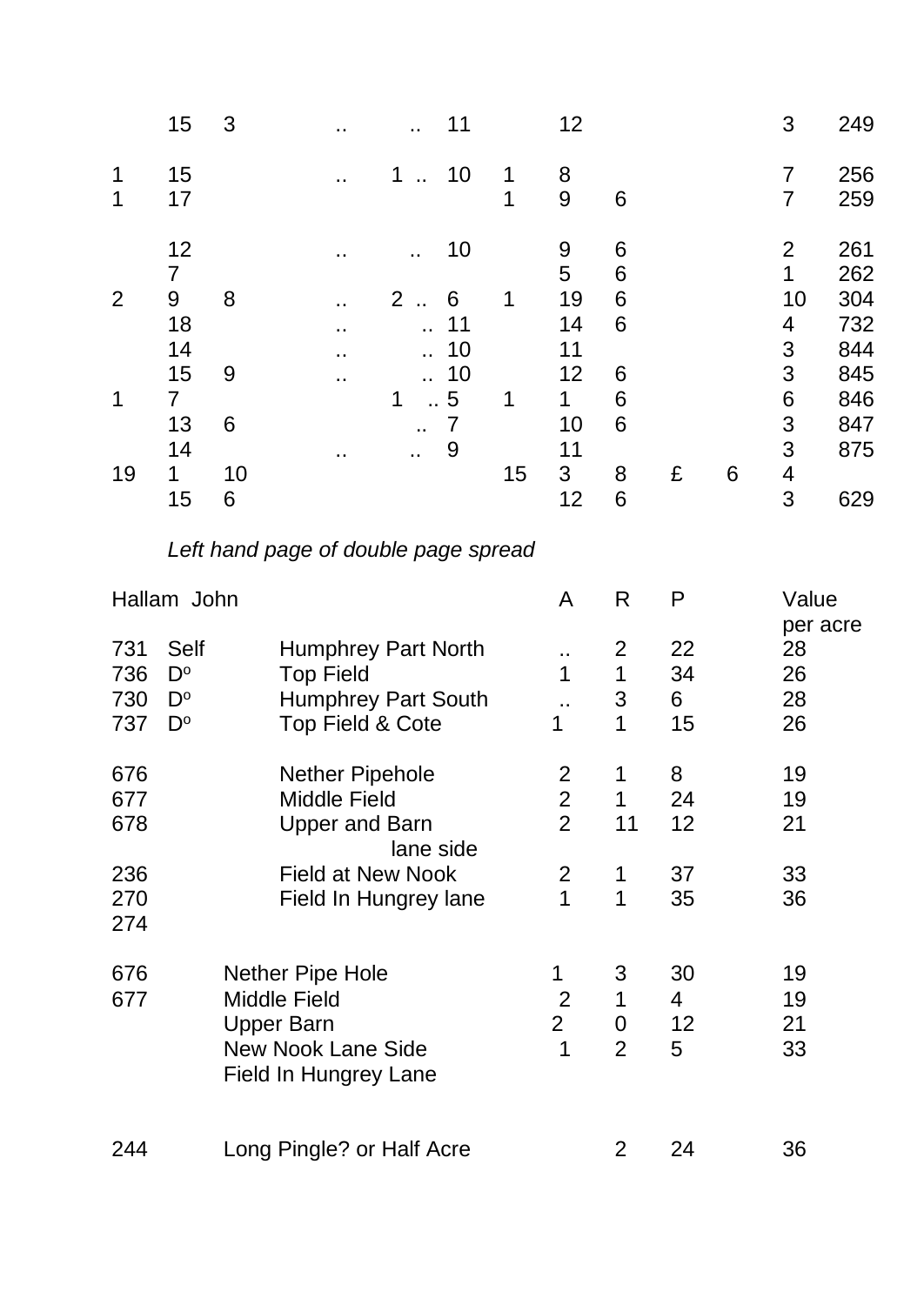## *Right hand page of double page spread*

|                      | <b>Gross Values</b> |    |              |                | Rateable       |             |                | Rate at 5d in  |    | $N^{\circ}$ |
|----------------------|---------------------|----|--------------|----------------|----------------|-------------|----------------|----------------|----|-------------|
| £                    | S                   | d  | <b>Tithe</b> |                | Value          |             |                | pound rate     |    |             |
| $\ddot{\phantom{a}}$ | 17                  | 10 | $1 - 0$      | $\bullet$      | 14             | 3           | . .            | . .            | 3  | 731         |
| 1                    | 18                  | 0  | $2 - 0$      | 1              | 10             | 6           | . .            | $\blacksquare$ |    | 736         |
| 1                    | 2                   | 0  | $1 - 2$      |                | 17             | 6           | . .            | $\blacksquare$ | 4  | 730         |
| 1                    | 15                  | 0  | $1 - 9$      | 1              | 8              | $\mathbf 0$ | $\blacksquare$ | $\blacksquare$ |    | 737         |
| 2                    | 5                   | 7  | $2 - 3$      | 1              | 15             | 0           |                |                | 8  | 676         |
|                      |                     |    | 2.5          | 1              | 16             | 6           |                |                | 9  | 677         |
| 2                    | 6                   | 6  | 2.3          | $\overline{2}$ | $\overline{2}$ | 6           |                |                | 10 | 678         |
| 4                    | 1                   | 10 | $4 - 5$      | 3              | 5              | 6           |                | 1              | 4  | 236         |
| 2                    | 14                  | 3  | $3-6$        | $\overline{2}$ | 3              | 0           |                |                | 10 | 270         |
|                      |                     |    |              |                |                |             |                |                |    | 274         |
|                      |                     |    | $1 - 1$      |                |                |             |                |                |    | 244         |

*Next section physically separated in the book:*

|                                   |           |                               |                      |                |                 | Hay &                       | Vicar          |
|-----------------------------------|-----------|-------------------------------|----------------------|----------------|-----------------|-----------------------------|----------------|
|                                   |           |                               | R                    |                | P               | Corn                        |                |
| <b>Ellis Elizabeth</b>            | 650       | Edge Field                    | $\mathbf{2}$         |                | $\therefore$ 10 | 1:2                         |                |
| Goodwin Geo                       | 634       | D°                            | $\mathbf{2}$         |                | $\therefore$ 10 | 13                          |                |
| Hill Ann                          | 646       | $D^{\circ}$                   | 1                    |                | $\therefore$ 23 | 8<br>$\ddot{\phantom{a}}$   | 6 <sup>d</sup> |
|                                   | 648       | $D^{\circ}$ Field             |                      |                | 22              | 1.<br>-10<br>$\blacksquare$ |                |
| Somerset John                     | 637       | Hobson Edge                   |                      | $\blacksquare$ | 10              | 23<br>. .                   |                |
| Howe Thos                         | 647       | <b>Edge Perches</b>           | . .                  |                | 23              |                             |                |
| <b>Hill Thos</b>                  | 685       | <b>Edge Perches</b>           |                      |                |                 |                             |                |
| <b>Taylor Henry</b><br>Darnelly H | 10<br>27a | <b>Bessey Croft</b><br>Ground | $\ddot{\phantom{a}}$ |                | 29              | 5d                          |                |

| <b>Little Hucklow</b> |                     |    |     |                      |                  |               |                |  |
|-----------------------|---------------------|----|-----|----------------------|------------------|---------------|----------------|--|
|                       |                     |    |     | Thomas Hallam's Land |                  |               |                |  |
| Nº on Plan            |                     |    | R P |                      | Vicar's<br>Tithe | of Lichfield  | Dean & Chapter |  |
| 50                    | <b>Short? Acres</b> |    |     | 3: 1: 26             |                  | 1/8           |                |  |
| 58                    | Moor Close          | 4. | ∩∙  |                      | $2/-$            | $\sim$ $\sim$ |                |  |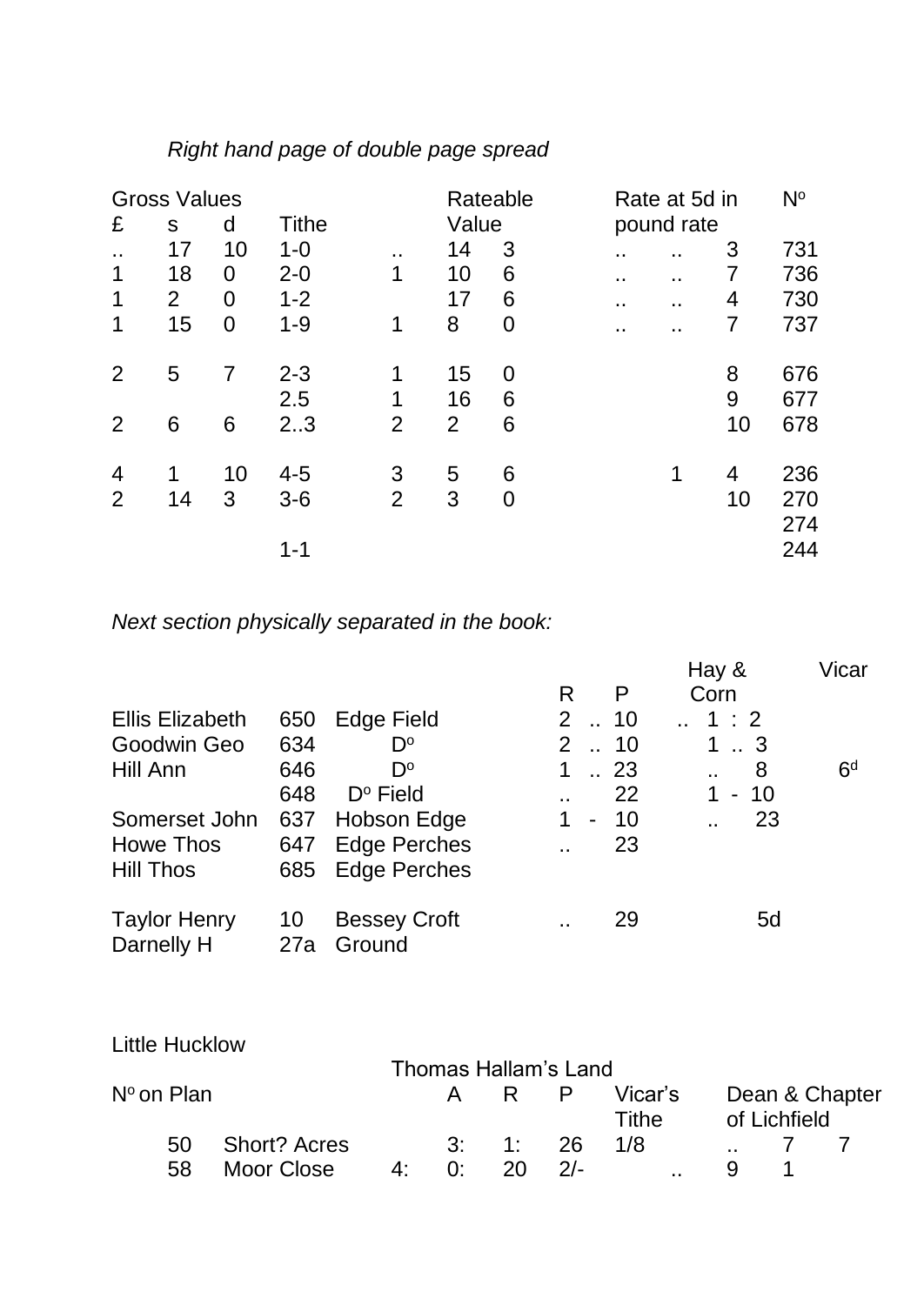|                       | 57 | <b>Adam Close</b>                                               | 2:             | 0:           | 33               | 1/1                          | 4 | 11             |
|-----------------------|----|-----------------------------------------------------------------|----------------|--------------|------------------|------------------------------|---|----------------|
|                       | 48 | Common Balk?                                                    | 2:             | 0:           | 27               | $1/-$                        | 4 | $6\frac{1}{2}$ |
| 1862<br><b>May 26</b> |    | Edwin Hill a/c Dr to Rob Hallam<br>Rent of Land upon Lambpart X |                |              |                  |                              |   |                |
|                       |    | Valuation List for the Parish of Bradwell 1874                  |                |              |                  |                              |   |                |
|                       |    |                                                                 | <b>Vicars</b>  |              |                  |                              |   |                |
| $N^{\circ}$           |    |                                                                 | Tithe          |              |                  |                              |   |                |
| 228                   |    | Middleton Chilih.?                                              | 6 <sup>d</sup> |              |                  | Irontongue                   |   |                |
|                       |    |                                                                 |                |              | Cote             |                              |   |                |
| 235                   |    | ٠.                                                              |                |              |                  | <b>Stone Pit Close</b>       |   |                |
|                       |    | $\blacksquare$                                                  |                |              |                  | Building in D°               |   |                |
|                       |    |                                                                 |                |              |                  | Crab/ Park? & Morton Perches |   |                |
|                       |    | <b>Middleton Robert</b>                                         |                | Barn (Hills) |                  |                              |   |                |
|                       |    | . .                                                             |                |              |                  | House Shop & Garden          |   |                |
|                       |    | . .                                                             |                |              |                  | <b>Middle Cheetham Part</b>  |   |                |
|                       |    | $\blacksquare$                                                  |                |              | More $D^{\circ}$ |                              |   |                |
|                       |    | . .                                                             |                |              |                  | <b>Joh Lawrance Part</b>     |   |                |
|                       |    | $\bullet$ $\bullet$                                             |                |              |                  | <b>Upper More Close</b>      |   |                |
|                       |    | $\sim$ $\sim$                                                   |                |              |                  | Building in D°               |   |                |

Vicars Tithe for also? 713  $& 712$  shuld be about  $6<sup>d</sup>$ 

Occupies 2 pages in the original

|            |                |                     |    | Rob Hallam's a/c D' to Edwin Hill              |                               | X              |        |                |   |                |          |
|------------|----------------|---------------------|----|------------------------------------------------|-------------------------------|----------------|--------|----------------|---|----------------|----------|
|            |                |                     |    | Valuation List for the Parish of Bradwell 1874 |                               |                |        |                |   |                |          |
| Also on    | a              | r                   | p  | Hay &                                          | Lamb Gross estimated Rateable |                |        |                |   |                |          |
| tithe plan |                |                     |    | Corn Tithe                                     | part                          |                | Rental |                |   | Value          |          |
| 597        | 2              | 1                   | 3  | 4/9                                            | 5 <sup>d</sup>                | 4-             | $0-$   | 0              | 3 | 17.            |          |
|            |                |                     |    |                                                |                               | $\blacksquare$ | 10     |                |   | 8              |          |
| 717        | $1_{}$         | $0_{1}$             | 12 | 1/5                                            | 1 <sup>d</sup>                | 1.5            | 3.     | $\overline{0}$ |   |                |          |
|            |                |                     |    |                                                |                               | $1 -$          | 5.     | $\overline{0}$ |   |                |          |
|            |                | 3-                  | 24 |                                                |                               | $1 -$          | 13.    | $\overline{0}$ | 4 |                | $\Omega$ |
|            | $\blacksquare$ | $\bullet$ $\bullet$ |    |                                                |                               | 1.             | 4:     | $\overline{0}$ |   |                |          |
|            |                | . .                 | 10 |                                                |                               | 2.             | 16     | $\overline{0}$ | 3 | $\overline{4}$ |          |
| 715a       | 1              | $0_{1}$             | 35 | 1/6                                            | 1 <sup>d</sup>                | $1 -$          | 3-     | $\overline{0}$ |   |                |          |
| 716a       | $1 -$          | 1-                  | 20 | 1/7                                            | 2 <sup>d</sup>                | 1              | 8      | $\overline{0}$ |   |                |          |
| 713        | $1 -$          | $2_{\cdot}$         | 20 | 1/11                                           | 2 <sup>d</sup>                | $1 -$          | $10 -$ | $\overline{0}$ |   |                |          |
| 712        | $1 -$          | 2.5                 | 19 | 1/11                                           | 2 <sup>d</sup>                | $1 -$          | $11 -$ | $\overline{0}$ | 5 | 8              |          |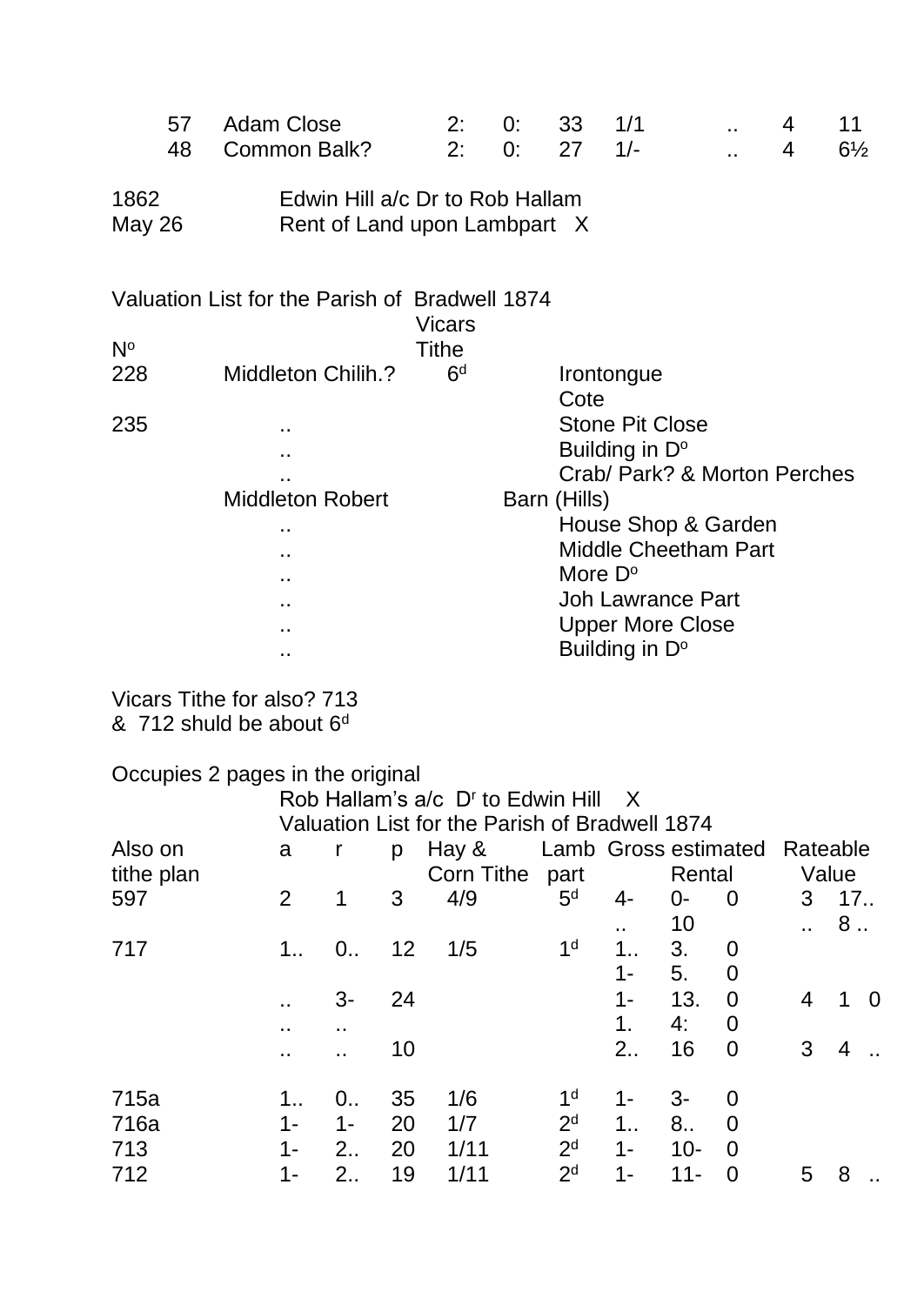|                                     | occupies 2 pages in original | Copy of the Apportionment of Tithes for Bradwell                                                                                  |               |                      |                          |                                      |                 |                                                                |          |
|-------------------------------------|------------------------------|-----------------------------------------------------------------------------------------------------------------------------------|---------------|----------------------|--------------------------|--------------------------------------|-----------------|----------------------------------------------------------------|----------|
| Owners                              |                              | Occupiers Description                                                                                                             | <b>Vicars</b> |                      |                          | Corn                                 | Hay & Withands? |                                                                |          |
| Rob.&<br>I. Hallam                  | <b>Self</b>                  | Rake                                                                                                                              |               | . .                  |                          |                                      |                 |                                                                |          |
|                                     | South                        | <b>Top of Moorfurlong</b><br>Lambpart up by Dakins<br><b>Middle Field</b>                                                         |               | 3 <sup>d</sup>       |                          | 11<br>10<br>10<br>$1 - 5$            |                 | 1<br>1<br>1<br>$\overline{2}$                                  |          |
|                                     |                              | <b>Humphrey Part North</b><br><b>Top Field North</b><br><b>Humphrey Part South</b><br><b>Top Field</b>                            |               | 6 <sup>d</sup>       |                          | $1 - 0$<br>2.0<br>$1 - 2$<br>$1 - 9$ |                 | $\mathbf 1$<br>$\overline{2}$<br>$\mathbf 1$<br>$\overline{2}$ |          |
|                                     |                              | <b>Hibberson Close</b><br>Perches Edge Side<br><b>Little Moor</b><br><b>Cottage Land</b><br>East of L. Lane<br>Barn Field H. Dale |               |                      | $.10-5$ 2-6<br>$1 - 10$  | 11<br>7<br>9<br>$2 - 3$              |                 | $\overline{4}$                                                 | 1/3<br>1 |
|                                     | Middle                       | Pipe Hole<br><b>Hungry Lane Field</b>                                                                                             |               |                      | .3                       | $2 - 5$<br>$2 - 3$<br>$3 - 2$        |                 | 1                                                              |          |
| 1864<br>June<br>Dec <sup>r</sup> 31 | Income                       | <b>Cronstradt Mine</b><br><b>Martha Middleton Rent 1</b><br>D°                                                                    | £<br>5<br>1   | ${\sf S}$<br>٠,<br>5 | d<br>$\bullet$ $\bullet$ |                                      |                 |                                                                |          |
| 1865<br>June 27                     |                              | $D^{\circ}$                                                                                                                       | $\mathbf 1$   | 5                    |                          |                                      |                 |                                                                |          |
|                                     |                              | <b>Settled R Hallam</b>                                                                                                           |               |                      |                          |                                      |                 |                                                                |          |
|                                     | W?                           | Gantry? Low<br><b>Disbursments</b>                                                                                                |               |                      | £                        | $\mathbf S$                          | d               |                                                                |          |
| 1864<br>June                        |                              | One Year's Rent Col. Lister                                                                                                       |               |                      |                          | 10                                   |                 |                                                                |          |
| 1865<br>June 7                      |                              | $D^{\circ}$                                                                                                                       |               |                      |                          | 10                                   |                 |                                                                |          |

Settled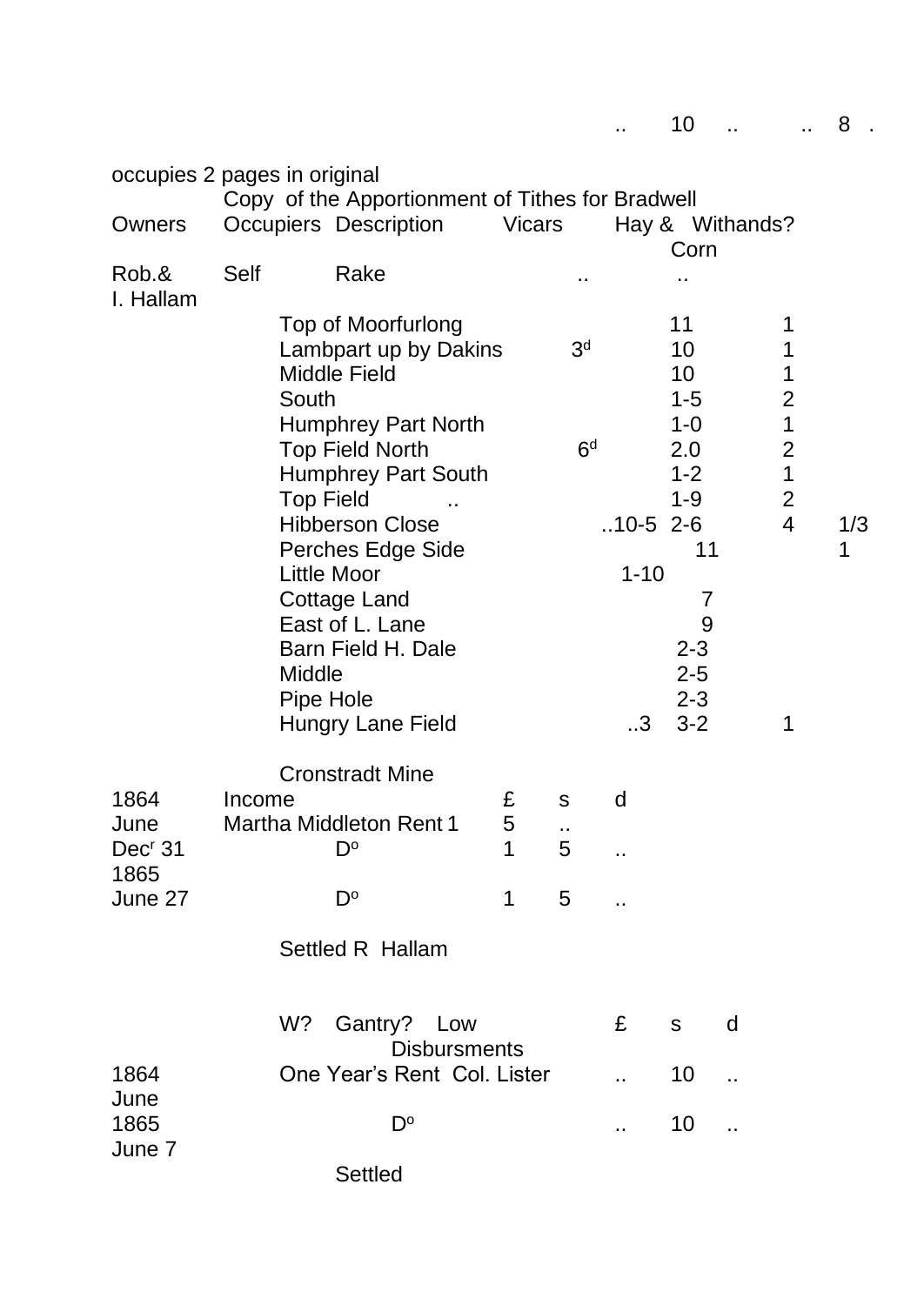| R. Hallam |  |
|-----------|--|
|-----------|--|

| 1865    |            |                                       |                                                   |   |                |                  |                  |                  |  |  |  |  |  |
|---------|------------|---------------------------------------|---------------------------------------------------|---|----------------|------------------|------------------|------------------|--|--|--|--|--|
|         |            |                                       | Thomas Hallam's<br>a/c<br><b>Received</b>         |   | £              | ${\sf S}$        | d                |                  |  |  |  |  |  |
| Nov 8th |            |                                       | <b>Robert Bradwell's rent</b>                     | 2 | 10             |                  |                  |                  |  |  |  |  |  |
|         | 27         | Rob Hill's Interest                   |                                                   |   | $\mathfrak{S}$ | ٠.<br>4          |                  |                  |  |  |  |  |  |
| Dec 7   |            |                                       | Geo Pearson's rent                                |   | 3              | 5                | Ω,               |                  |  |  |  |  |  |
|         | 28         |                                       | Godfrey Chapman on a/c                            |   | 6              |                  |                  |                  |  |  |  |  |  |
|         |            |                                       | Rob Hallam's rent                                 |   | 4              | å.<br>15         | Ω,               |                  |  |  |  |  |  |
|         |            |                                       |                                                   | £ | 19             | 14               | Ω.               |                  |  |  |  |  |  |
|         |            | Settled RH.                           |                                                   |   |                |                  |                  |                  |  |  |  |  |  |
|         |            |                                       | Thomas Hallam's Tithes Extract from Apportionment |   |                |                  |                  |                  |  |  |  |  |  |
|         |            |                                       | Below is LHP of a double page spread              |   |                |                  |                  |                  |  |  |  |  |  |
|         | Landlords  |                                       |                                                   |   | a              | r                | p                |                  |  |  |  |  |  |
|         | Nº on Plan |                                       |                                                   |   |                |                  |                  |                  |  |  |  |  |  |
| 676     |            | <b>Middleton Robert New Lane Side</b> |                                                   |   | $\overline{2}$ | 1                | 8                |                  |  |  |  |  |  |
| 677     |            |                                       | <b>Middle Close</b>                               |   | $\overline{2}$ | 1                | 24               |                  |  |  |  |  |  |
| 678     |            |                                       | <b>Barn Field</b>                                 |   | $\overline{2}$ | 3                | 12               |                  |  |  |  |  |  |
| 652     |            |                                       | <b>New Nook Field</b>                             |   | $\overline{2}$ | $\boldsymbol{0}$ | 32               |                  |  |  |  |  |  |
| 247     |            | <b>Hallam Thomas</b>                  | <b>Hallam Close</b>                               |   |                | $\overline{2}$   | 35               |                  |  |  |  |  |  |
| 248     |            | <b>Hallam Thomas</b>                  | <b>Hallam Close</b>                               |   |                | $\overline{2}$   | 39               |                  |  |  |  |  |  |
| 249     |            |                                       | <b>Top Half Acre</b>                              |   |                | 1                | 30               |                  |  |  |  |  |  |
| 257     |            |                                       | <b>Butts</b>                                      |   | 1              | $\overline{0}$   | 27               |                  |  |  |  |  |  |
| 261     |            |                                       | <b>Upper Rake End</b>                             |   |                |                  |                  |                  |  |  |  |  |  |
| 847     |            |                                       | <b>Cottage Land</b>                               |   | 1              | 1                | 22               |                  |  |  |  |  |  |
| 875     |            |                                       | <b>East Perch</b>                                 |   | 1              | $\overline{2}$   | 8                |                  |  |  |  |  |  |
| 258     |            | Newburgh Earl of                      | <b>Little Moor</b>                                |   | 1              | $\mathbf 0$      | $\overline{7}$   |                  |  |  |  |  |  |
| 258     |            |                                       | <b>Little Moor</b>                                |   | 3              | 34               | $\mathbf 0$      |                  |  |  |  |  |  |
| 302     |            | <b>Middleton Robert</b>               | <b>Cockt Hat</b>                                  |   | 1              | 26               | $\boldsymbol{0}$ |                  |  |  |  |  |  |
| 307     |            |                                       | <b>Croft Granby</b>                               |   | 1              | 32               | $\mathbf 0$      |                  |  |  |  |  |  |
| 260     |            | <b>Barber Josiah</b>                  | Paddock                                           |   |                | 19               | 0                |                  |  |  |  |  |  |
| 1865    |            |                                       | Thomas Hallam's a/c                               |   |                |                  |                  |                  |  |  |  |  |  |
|         |            |                                       | Paid                                              |   |                | £                | ${\sf S}$        | d                |  |  |  |  |  |
| Nov 8   |            |                                       | Robt. Bradwell Stamp & Allowance                  |   |                | $\overline{4}$   | $\overline{2}$   | 7                |  |  |  |  |  |
|         |            | Rob Hill Stamp                        |                                                   |   |                |                  | 1                | $\boldsymbol{0}$ |  |  |  |  |  |
| Dec 7   |            | Geo Pearson rates                     |                                                   |   |                |                  | 6                | $9\frac{1}{2}$   |  |  |  |  |  |
|         |            | Stamp & Allowance                     |                                                   |   |                |                  |                  | 4                |  |  |  |  |  |
|         |            | Rob Hallam's Income Tax               |                                                   |   |                |                  | 1                | $\overline{7}$   |  |  |  |  |  |
|         |            | Godfrey Chapman Stamp                 |                                                   |   |                |                  | 1                | 0                |  |  |  |  |  |
|         |            |                                       |                                                   |   |                | £.               | 9                | $2\frac{1}{2}$   |  |  |  |  |  |
|         |            |                                       |                                                   |   |                |                  |                  |                  |  |  |  |  |  |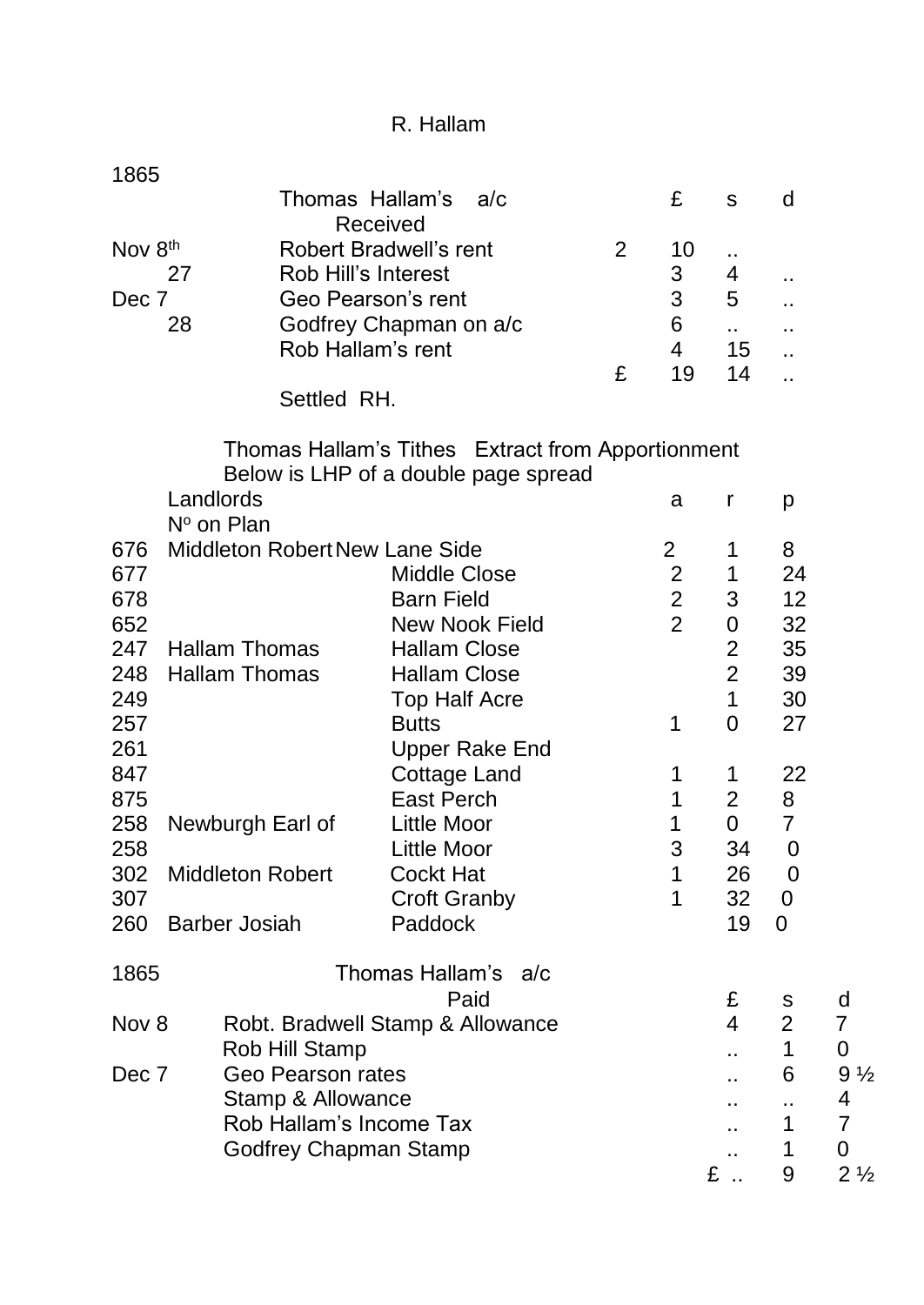|                                   | Thomas Hallam's Tithes<br>Below is RHP of a double page spread | <b>Extract from Apportionment</b> |                |                |             |              |   |
|-----------------------------------|----------------------------------------------------------------|-----------------------------------|----------------|----------------|-------------|--------------|---|
| <b>Vicars</b>                     | Hay & Corn                                                     |                                   | Lamb & Wool    |                | $N^{\circ}$ |              |   |
| <b>Tithe</b>                      | <b>Tithe</b>                                                   |                                   |                |                |             |              |   |
| 2 <sup>d</sup>                    | 2:3                                                            |                                   | 2 <sup>d</sup> |                | 676         |              |   |
| $\overline{2}$                    | 2:6                                                            | $\overline{2}$                    |                | 677            |             |              |   |
|                                   | $\mathbf 1$<br>$\therefore$ 7                                  |                                   | $\overline{2}$ |                | 678         |              |   |
|                                   | 3:8                                                            | 4                                 |                | 652            |             |              |   |
|                                   | 1<br>3                                                         | 1                                 |                | 247            |             |              |   |
| 6                                 | 1<br>$5\overline{)}$                                           | 1                                 |                | 248            |             |              |   |
|                                   | 11                                                             |                                   | 1              |                | 249         |              |   |
|                                   | $\mathbf 1$<br>11                                              |                                   | $\overline{2}$ |                | 257         |              |   |
|                                   | 7                                                              |                                   | 1              |                | 261         |              |   |
| 3                                 | 9                                                              |                                   | 1              |                | 847         |              |   |
|                                   | 6<br>1                                                         |                                   | 1              |                | 875         |              |   |
| 3                                 |                                                                |                                   |                |                | 258         |              |   |
| 3                                 | $\mathbf 1$<br>10                                              |                                   | $\overline{2}$ |                | 258         |              |   |
|                                   | 9                                                              |                                   |                |                | 302         |              |   |
|                                   | 11                                                             |                                   | 1              |                | 307         |              |   |
|                                   | $\overline{2}$                                                 |                                   |                | 260            |             |              |   |
|                                   |                                                                |                                   |                |                |             |              |   |
|                                   | Income                                                         |                                   |                |                |             |              |   |
|                                   |                                                                |                                   |                |                | £           | $\mathsf{S}$ | d |
| 1866                              | Rec <sup>d</sup> on Alice Middleton's a/c                      |                                   |                |                |             |              |   |
| Aug 3                             | Cash                                                           |                                   |                |                | 195         | Ω,           |   |
|                                   | <b>Disbursments</b>                                            |                                   |                |                | 169         | 18           | 6 |
|                                   |                                                                | <b>Balance</b>                    |                | £              | 25          | 1            | 6 |
|                                   | Rec <sup>d</sup> Balance Oct 4 <sup>th</sup> 1866              |                                   |                |                |             |              |   |
|                                   | <b>Alice Middleton</b>                                         |                                   |                |                |             |              |   |
|                                   |                                                                |                                   |                |                |             |              |   |
|                                   | Rec <sup>d</sup> on Alice Middleton's a/c                      | 25                                |                |                |             |              |   |
| 1866                              |                                                                |                                   |                |                |             |              |   |
| Dec <sup>r</sup> 12 <sup>th</sup> | Paid to A Middleton Cash                                       | £2                                | 0              | $-0$           |             |              |   |
| 13                                | D° for Legacy Duty to                                          | $\overline{2}$                    | $\overline{0}$ | $-0$           |             |              |   |
| 24                                | Rec <sup>d</sup> Interest on Same                              | $2^{\circ}$                       |                | $\overline{4}$ |             |              |   |
|                                   | Postage & Receipt Stamps                                       |                                   |                | 3              |             |              |   |
| 1867                              |                                                                |                                   |                |                |             |              |   |
| Jan <sup>y</sup> 4                | $D^{\circ}$ & Paper                                            |                                   |                | 3              |             |              |   |
|                                   | <b>Making of Returns tc</b>                                    | $\ddot{\phantom{1}}$              | 3              | $\pmb{0}$      |             |              |   |
|                                   | <b>Succession Duty</b>                                         | $\overline{\mathcal{A}}$          | $\overline{0}$ | 6              |             |              |   |
|                                   | Journey & Expences                                             |                                   |                |                |             |              |   |
|                                   | to Bakewell                                                    |                                   | 3              | 6              |             |              |   |
|                                   | Paid to Carrington for                                         |                                   | $\overline{0}$ | 6              |             |              |   |